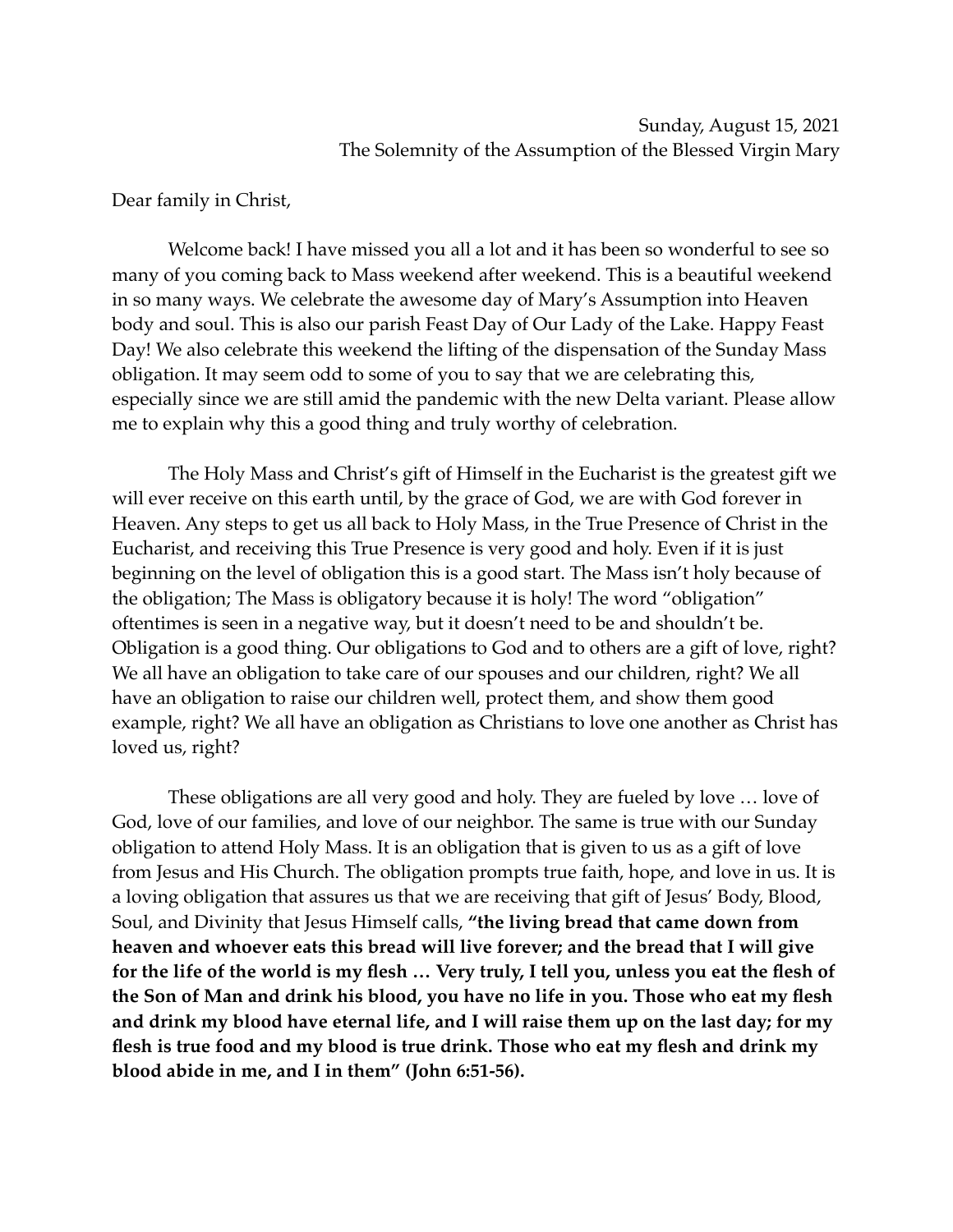This is a pretty good obligation then! It is one that leads us to Heaven and to true life and joy with Jesus now too. Therefore, unless there is a very serious reason *(serious sickness, taking care of someone who is seriously sick, or a genuine impossibility to get to Mass)*, it is a mortal (deadly) sin to miss Mass on Sundays and Holy Days of Obligation and not fulfill this most important obligation we have as Catholics. Please, we all need to receive this again and not take this lightly.

In this letter I would also like to address some changes that we will all be seeing in our return to Holy Mass. The first, is the addition of the kneeler at the Holy Communion stations. Many of our parishioners want to kneel to receive our Lord in Holy Communion and this is a very good thing. If you are able, kneeling to receive our Lord in Holy Communion is one of the greatest acts of reverence and adoration you can show Him. The kneeler makes it easier for these parishioners. *To be clear, kneeling t0 receive Holy Communion is optional.* If you still prefer to receive standing while still making a profound bow and receiving Jesus into one hand over the other or on the tongue this is still very good. Also, if you do want to kneel to receive you still have the option to receive Holy Communion into one hand over the other or on the tongue.

I also want to address the changes and additions to our church especially in the sanctuary. Some of you have asked why we are doing this. Is it because our church is not beautiful? Not at all! It is very beautiful, but it can and should be more beautiful and worthy of the God of the universe and Lord of all that lives within it. It has been said that our church is "homey" or a "simple, country church". As well intentioned as these comments are, it is not how our Catholic churches should be described. Please let me explain.

Our churches are meant to look totally different from our homes or any of our earthly buildings. Why? Because they are meant to remind us of Heaven. Every time we enter a Catholic church, we are meant to be seeing a foretaste of what Heaven will be for all eternity. Our experience of going to church is meant to take us out of our ordinary lives and call us into the holy, the Divine, and the supernatural. Thus, our church buildings and our worship need to reflect this. Therefore, our churches, and our liturgies need to be adorned with the most beautiful and precious of materials that we can afford. It's not only fitting for God, but also our way to show God proper praise, worship, and adoration. This is all through the Scriptures; in the Old Testament we see this in the beauty of God's holy temple and in the New Testament Jesus speaks about this in the Book of Revelation. This is a great book to show us how exactly our earthly churches and liturgies should look because in them we are entering into what is happening in Heaven now and what, please God, we will one day experience for all eternity. If you have not read the Book of Revelation, please do so. Also, a great book to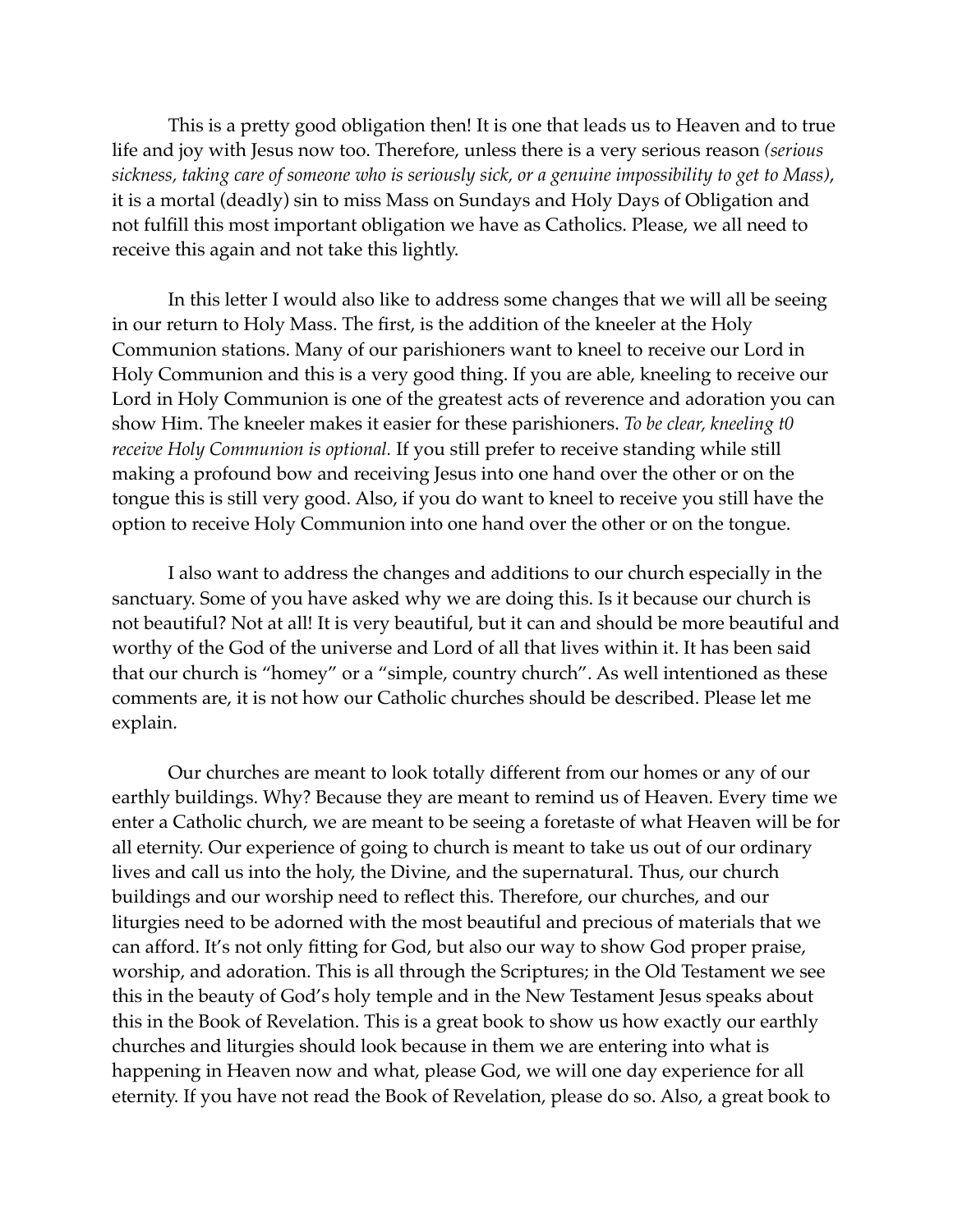read to have more understanding about this is *The Lamb's Supper* by Dr. Scott Hahn. This is also consistently seen in our Tradition through the writings and teachings of the Saints and the Church's documents *(especially the documents of the Second Vatican Council).*

Another objection I have heard is that why are we spending so much money on our church building when we should be using it to care for and love the poor and most needy. This is fair. I would absolutely say that if we were not taking care of the poor, spending all this money on the church and the liturgy would truly be scandalous. *This is not the case though!* Praise God we have one of the most generous parishes ever! We are giving thousands and thousands of dollars monthly to the poor and needy from our parish through your generosity at Thrifty Threads and the generosity of our Social Concerns resources.

There is so much more to be said about this but let me leave you with how Jesus feels about giving Him the best that we can offer and afford. Please prayerfully read and reflect on this Scripture passage: **"Six days before the Passover Jesus came to Bethany, the home of Lazarus, whom he had raised from the dead. There they gave a dinner for him. Martha served, and Lazarus was one of those at table with him. Mary took a pound of costly perfume made of pure nard, anointed Jesus' feet, and wiped them with her hair. The house was filled with the fragrance of the perfume. But Judas Iscariot, one of his disciples (the one who was about to betray him), said, "Why was this perfume not sold for three hundred denarii and the money given to the poor?" (He said this not because he cared about the poor, but because he was a thief; he kept the common purse and used to steal what was put in it.) Jesus said, "Leave her alone. She bought it so that she might keep it for the day of my burial. You always have the poor with you, but you do not always have me" (John 12:1-8).**

The bottom line is: Does Jesus need this? Of course not, He is God apart from anything we can give to him or offer Him. He is perfect and holy in Himself. Does He deserve it though? Yes, absolutely … because He is God and our everything now and forever! Thank you for reading this very long letter. There is a lot of information in here to process, digest, and pray through. I realize that some of you after reading this will still have questions and/or concerns. Please speak to me about them. I want to listen and hear you and talk through them and pray through them with you!

With that in mind, I am asking a few favors from all of you. One, please if you have a smartphone make sure you have the myParish app installed on your phone and set to receive notifications. This is the quickest and easiest way for me and the parish to get important messages and information to you. Finally, at your earliest convenience